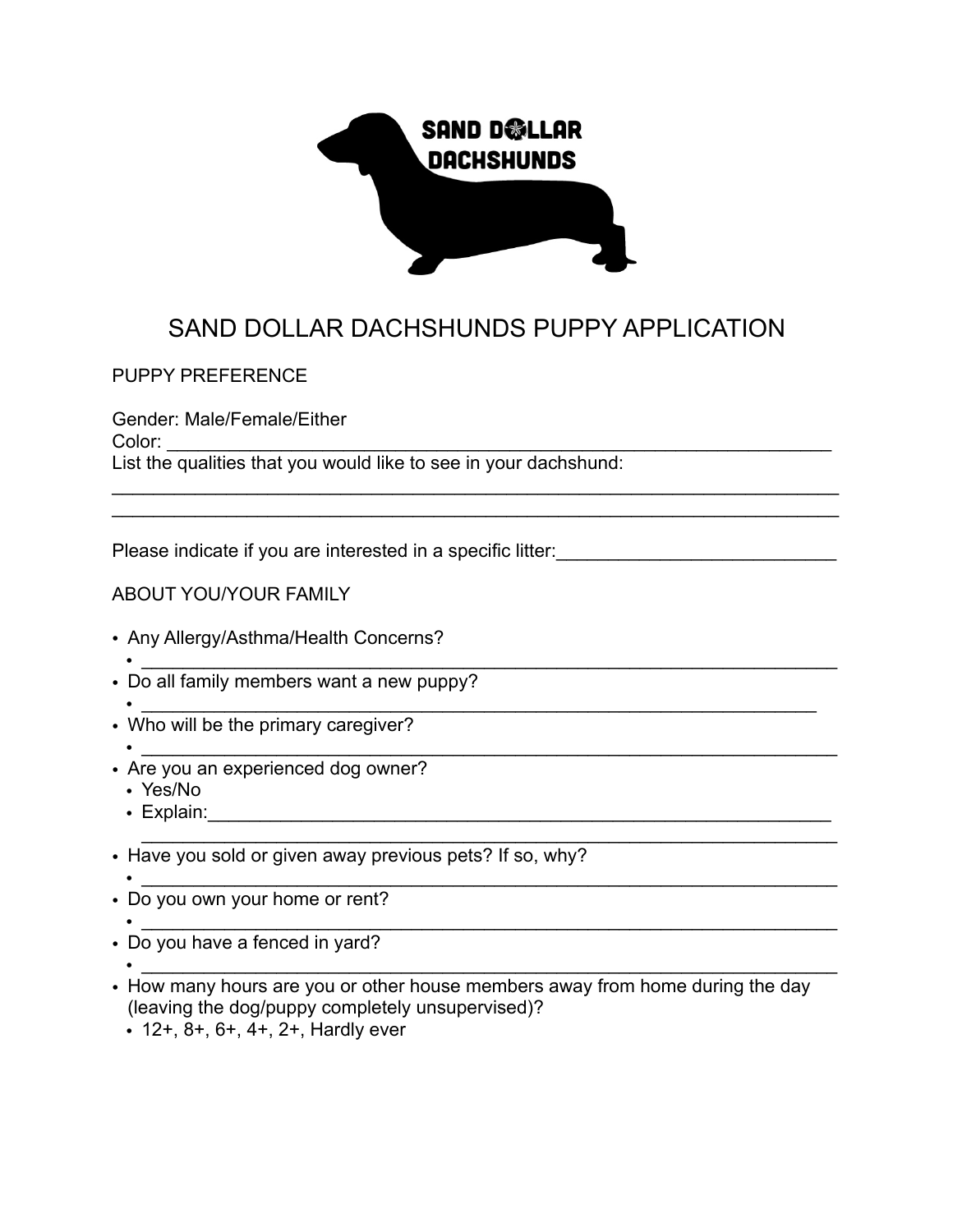- Will someone be available to let the puppy out for potty breaks, water, exercise?
- $\overline{\phantom{a}}$  ,  $\overline{\phantom{a}}$  ,  $\overline{\phantom{a}}$  ,  $\overline{\phantom{a}}$  ,  $\overline{\phantom{a}}$  ,  $\overline{\phantom{a}}$  ,  $\overline{\phantom{a}}$  ,  $\overline{\phantom{a}}$  ,  $\overline{\phantom{a}}$  ,  $\overline{\phantom{a}}$  ,  $\overline{\phantom{a}}$  ,  $\overline{\phantom{a}}$  ,  $\overline{\phantom{a}}$  ,  $\overline{\phantom{a}}$  ,  $\overline{\phantom{a}}$  ,  $\overline{\phantom{a$ • Where will your puppy sleep at night
- $\overline{\phantom{a}}$  ,  $\overline{\phantom{a}}$  ,  $\overline{\phantom{a}}$  ,  $\overline{\phantom{a}}$  ,  $\overline{\phantom{a}}$  ,  $\overline{\phantom{a}}$  ,  $\overline{\phantom{a}}$  ,  $\overline{\phantom{a}}$  ,  $\overline{\phantom{a}}$  ,  $\overline{\phantom{a}}$  ,  $\overline{\phantom{a}}$  ,  $\overline{\phantom{a}}$  ,  $\overline{\phantom{a}}$  ,  $\overline{\phantom{a}}$  ,  $\overline{\phantom{a}}$  ,  $\overline{\phantom{a$ • Are there other animals in your home?
	- $\overline{\phantom{a}}$  ,  $\overline{\phantom{a}}$  ,  $\overline{\phantom{a}}$  ,  $\overline{\phantom{a}}$  ,  $\overline{\phantom{a}}$  ,  $\overline{\phantom{a}}$  ,  $\overline{\phantom{a}}$  ,  $\overline{\phantom{a}}$  ,  $\overline{\phantom{a}}$  ,  $\overline{\phantom{a}}$  ,  $\overline{\phantom{a}}$  ,  $\overline{\phantom{a}}$  ,  $\overline{\phantom{a}}$  ,  $\overline{\phantom{a}}$  ,  $\overline{\phantom{a}}$  ,  $\overline{\phantom{a$ • List the species, breed, and age
		- $\bullet$   $\overline{\phantom{a}}$   $\overline{\phantom{a}}$   $\overline{\phantom{a}}$   $\overline{\phantom{a}}$   $\overline{\phantom{a}}$   $\overline{\phantom{a}}$   $\overline{\phantom{a}}$   $\overline{\phantom{a}}$   $\overline{\phantom{a}}$   $\overline{\phantom{a}}$   $\overline{\phantom{a}}$   $\overline{\phantom{a}}$   $\overline{\phantom{a}}$   $\overline{\phantom{a}}$   $\overline{\phantom{a}}$   $\overline{\phantom{a}}$   $\overline{\phantom{a}}$   $\overline{\phantom{a}}$  \_\_\_\_\_\_\_\_\_\_\_\_\_\_\_\_\_\_\_\_\_\_\_\_\_\_\_\_\_\_\_\_\_\_\_\_\_\_\_\_\_\_\_\_\_\_\_\_\_\_\_\_\_\_\_\_\_\_\_\_\_\_\_\_\_

## COMMITMENT TO YOUR PUPPY

- If unforeseen circumstances arise, will you agree to contact us to help re-home your puppy?
	- Yes/No
- Your puppy will require a lot of your time and energy for exercise and training. Are you willing to commit to this?
- Yes/No
- Are you willing to commit to your puppy for his/her lifetime (consider long-term expenses)?
	- Yes/No
- Puppy expenses include veterinary care, monthly flea and heartworm prevention, food, crate, and grooming expenses. Are you prepared to fit this in your budget? • Yes/No
- Are you willing to commit to providing proper veterinary care for the lifetime of your dog?
	- Yes/No

## AGREEMENT

By signing below, you agree that all information that you have provided is truthful. You understand that Sand Dollar Dachshunds/Riki Herrera has the right to refuse to sell you a puppy. You understand that we reserve the right to retain any puppy for our breeding program. You understand that unfortunate events, such as miscarriage, loss of a puppy, or smaller than expected litters can occur. We reserve the right to use a different stud for any breeding at our discretion.

We will contact you with approval and request your deposit after we review your application. Deposits may be returned at anytime at the discretion of the breeder. Applicants/depositors and breeder all agree that any return of deposit means that any and all verbal or implied agreements to sell a puppy to that applicant/depositor are then terminated.